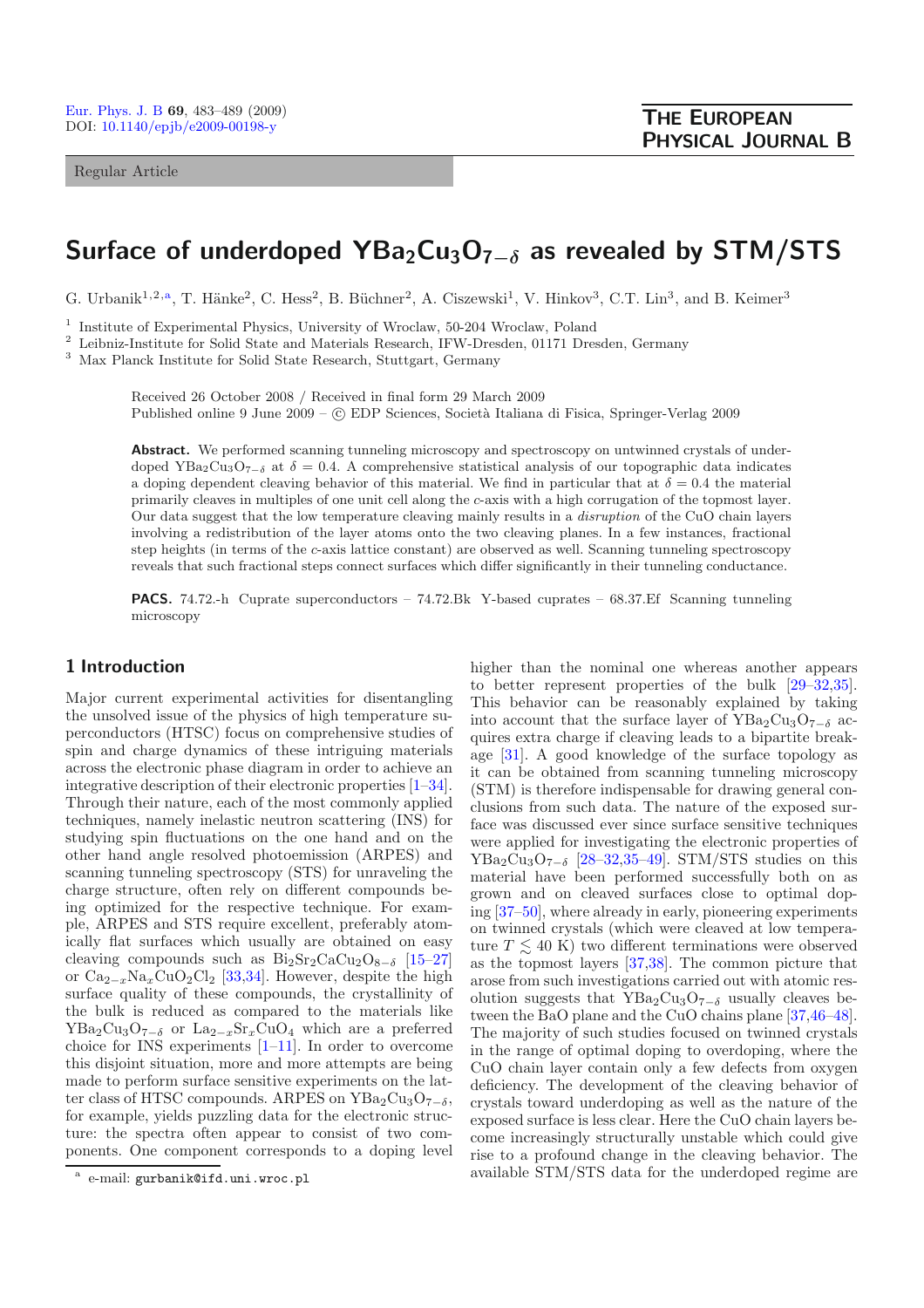also very rare. Maki et al. reported a doping dependent charge modulation ( $\delta \lesssim 0.35$ ), which was attributed to the CuO chain layer [\[51](#page-6-16)]. Clear-cut information about the primarily exposed surfaces at  $\delta = 0.35$  and even lower oxygen doping levels, which recently came more and more into focus in experimental studies is however missing.

In this paper, we present a comprehensive surface study of high quality untwinned crystals of underdoped  $YBa<sub>2</sub>Cu<sub>3</sub>O<sub>7−δ</sub>$  at  $\delta = 0.4$ . In particular, we investigate the nature of the surface which is exposed by cleavage in Ultra-High-Vacuum (UHV) at low temperatures. This was done through a detailed statistical analysis of many topographic images in terms of step heights and the roughness of the occurring terminations. We observe that for ∼95% of all topographic images the surface exhibits highly corrugated terraces being separated by steps with a height of integer multiples of the c lattice constant. Step heights of a fraction of c which are observed in STM studies on highly doped YBa<sub>2</sub>Cu<sub>3</sub>O<sub>7−δ</sub> [\[37](#page-6-11)[,46](#page-6-14)[–49\]](#page-6-10) are however rarely found in our case (∼5% of all topographic images). We conclude from our findings that the nature of the cleaved surface of underdoped YBa<sub>2</sub>Cu<sub>3</sub>O<sub>7−δ</sub> at  $\delta = 0.4$  is radically different from that at higher doping levels with  $\delta \approx 0$ . Instead of a preferred cleaving between the BaO and the CuO chain layers as reported for the latter and which results in two main terminations, our data show that for  $\delta \approx 0.4$  only one main termination exists which most likely originates from the disruption of the CuO chain layer upon cleavage.

#### **2 Experimental**

High quality  $YBa<sub>2</sub>Cu<sub>3</sub>O<sub>6.6</sub>$  crystals, which have previously been used in INS [\[1](#page-5-0)] and ARPES [\[28](#page-6-9)[,31\]](#page-6-8) investigations, were synthesized and detwinned as described in reference [\[1\]](#page-5-0). All samples used in the STM measurements showed a sharp transition to superconductivity with  $T_c = 61 \pm 1$  K. The STM measurements were performed in ultra high vacuum (UHV) using an Omicron VT-STM equipped with a <sup>4</sup>He flow cryostat which allowed us to stabilize the sample temperature  $T$  between room temperature and  $T \approx 25$  K. The STM tip always stayed close to room temperature. Crystals with a typical size of  $1 \times 1 \times 0.5$  mm<sup>3</sup> were glued between the sample holder and a small post using conducting epoxy glue which involved baking in air for one hour at 100 ◦C. After introducing the crystals into the STM head and cooling down to  $T \approx 25$  K the crystals were cleaved at this temperature, which exposed in most cases a clean (001) surface. The base pressure was in the low  $10^{-10}$  mbar range. All measurements were performed within 3–6 h after cleavage in order to prevent contamination of the particularly delicate YBCO surface by residual gases. For all tunneling investigations we used chemically etched W tips which prior to tunneling were cleaned on a gold surface at high tunneling voltage and high scanning speed. The topographic images were recorded with a typical tunneling current  $I_t \approx 100 \text{ pA}$  and a bias voltage  $-1.5 \text{ V} < V_g < -1 \text{ V}$  (occupied states). In some cases we recorded maps of the differential conductance  $(dI_t/dV_g)$  simultaneously with the

topography by superimposing a small modulation voltage  $(V_{\text{mod}} = 5...20 \text{ mV})$  on the gap voltage and detecting  $dI_t/dV_g$  with a Lock-In amplifier.

The measurements were performed on 16 freshly cleaved surfaces achieved on a total of 3 different crystals of  $YBa<sub>2</sub>Cu<sub>3</sub>O<sub>6.6</sub>$ . 84 topographic data sets from different sample areas were obtained and form the basis of the surface analysis described below. All topographic images shown in this paper have been plane-fitted and for better visualization we enhanced the contrast of the STM images by mixing the topographic height with its derivative along the fast scanning direction. The statistical analysis has been performed on the raw topographic data. Note, that no qualitative difference between data measured on different crystals were detected.

# **3 Results**

Figure [1](#page-2-0) shows a representative micrometer scale topographic STM image of a freshly cleaved surface of untwinned  $YBa<sub>2</sub>Cu<sub>3</sub>O<sub>6.6</sub>$ . The image clearly reveals well defined terraces which are separated by steps of a height  $\Delta z \approx 1.11$  nm which (within a typical error of  $\lesssim 10\%$ ) fairly agrees with the lattice constant  $c = 1.17$  nm [\[1\]](#page-5-0). Hence the terraces represent surfaces which are exactly normal to the c-axis of the material. A topographic scan with higher resolution on one of these terraces (Fig. [2\)](#page-2-1) reveals a grain-like morphology of the surface. The grains typically possess a width of ∼1 nm and heights of  $0.4 \ldots 1.4$  Å. Such structure occurred in the majority of all freshly cleaved surfaces as shown in Figure [1a](#page-2-0). Only in a few cases such a structure could not be resolved due to insufficient tip quality.

∼95% of all topographic images show a qualitatively comparable surface structure as described above. The remaining 5% of our data revealed a different surface. Figure [3](#page-3-0) shows a representative example for these cases. The topographic scan clearly reveals surface terminations which possess different corrugations. A line scan over several terraces as depicted in Figure [3b](#page-3-0) shows steps with a height strongly different from the results as presented in Figure [1.](#page-2-0) Instead of step heights of strictly one c-axis lattice constant, the line profile is characterized by clean steps of 0.65 nm and 0.5 nm corresponding to 0.56 and  $0.43$  times the  $c$  lattice constant, respectively.

This latter surface characteristics was repeatedly observed during different experimental runs in between which the STM tip was changed and a fresh surface was prepared by cleaving. A tip artifact causing such fractional step heights (in terms of the  $c$  lattice constant) therefore appears very unlikely and can even be excluded from the simultaneous observation of step heights with both fractional and integer multiples of  $c$  in the same scan as depicted in Figure [4.](#page-3-1)

In the common view, the cleaving of YBa<sub>2</sub>Cu<sub>3</sub>O<sub>7−δ</sub> as observed by STM results almost exclusively in either BaO or CuO chain planes as the topmost layer [\[37](#page-6-11)[,46](#page-6-14)[–48](#page-6-15)[,51\]](#page-6-16). For such a cleaving characteristics one would expect not only "one-unit-cell" step heights but also steps a little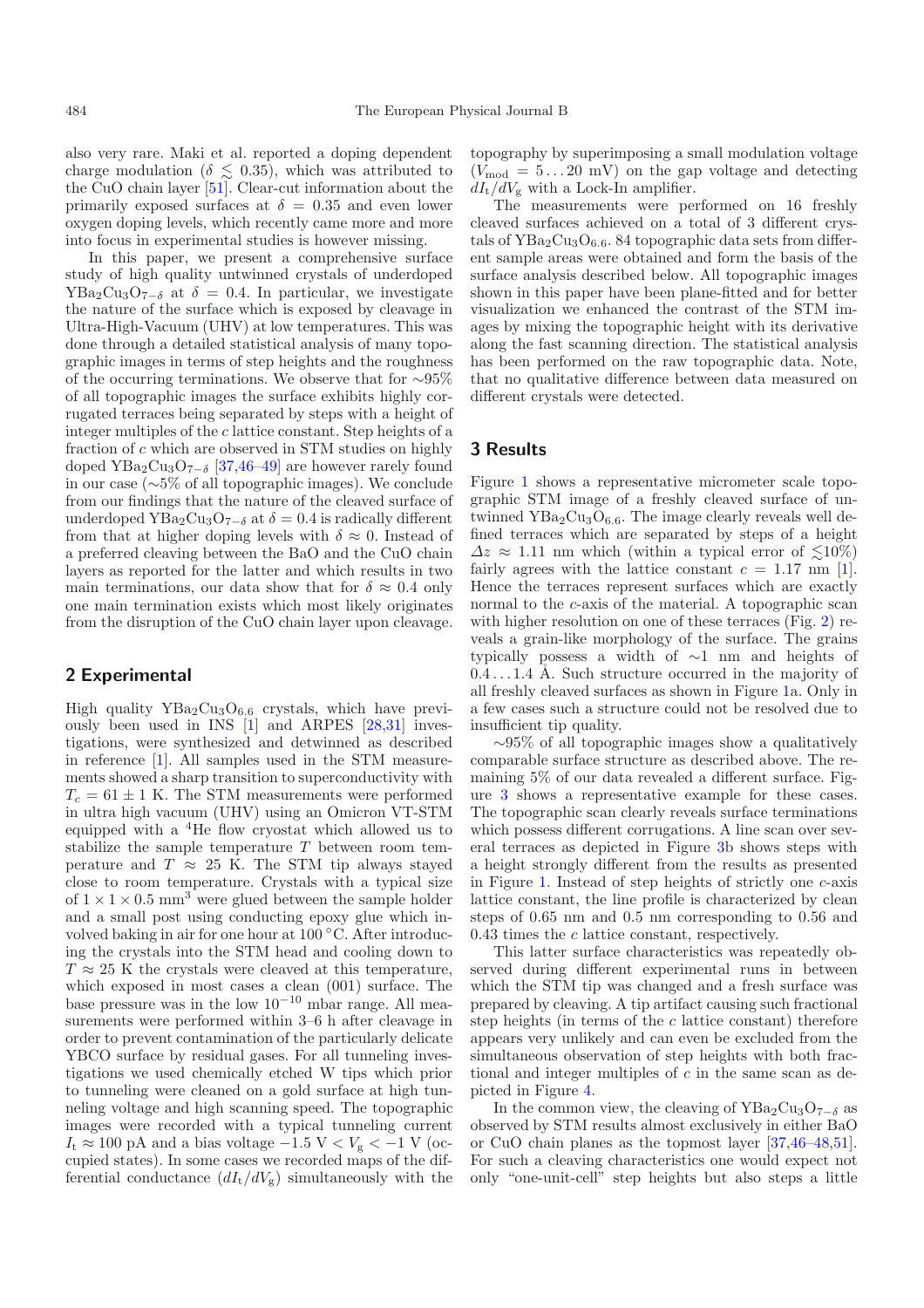

<span id="page-2-0"></span>Fig. 1. (Color online) (a) STM topographic image (500 nm  $\times$ 500 nm) of the cleaved surface of  $YBa<sub>2</sub>Cu<sub>3</sub>O<sub>6.6</sub>$  at 25 K obtained with  $V_{\rm g} = -1.5$  V and  $I_{\rm t} = 0.1$  nA. The topography consists of flat terraces and steps with the height  $\Delta z \approx 1.11$  nm. (b) Line profile from (a) along the indicated arrow.

bit lower and somewhat higher than this value as well as steps around  $0.2c$  [\[37](#page-6-11)]. This is a clear consequence of the arrangement of atomic layers in the structure as is illustrated in Figure [5.](#page-3-2) Since the thickness of the BaO and CuO chain planes is about 0.21 nm each, the observed values of step height smaller than 1c should correspond to  $\Delta z \approx 1.17$  nm,  $\Delta z \approx (1.17 - 0.21)$  nm = 0.96 nm,  $\Delta z \approx (1.17 + 0.21)$  nm = 1.38 nm and  $\Delta z \approx 0.21$  nm (corresponding to 1c,  $\sim 0.8c$ ,  $\sim 1.2c$  and  $\sim 0.2c$ , respectively), when possible influences of the electronic structure on the topographic measurement are ignored (different integrated density of states on different terminations could lead to different tip-sample separation). In fact, probability of finding a "one-unit-cell" step is two times larger since there are two such events possible in the considered cleaving model equal to that of these other values. The data presented here are in clear contradiction to this expectation, since the steps are mostly of the "one-unitcell"-type and fractional step heights are mostly found to be close to  $\Delta z \approx 0.5c$  instead of other values ~0.2c and <sup>∼</sup>0.8c. Hence, it appears that cleaving of underdoped  $YBa<sub>2</sub>Cu<sub>3</sub>O<sub>7−δ</sub>$  does not only occur between the BaO and CuO chain layers. This is corroborated by a detailed anal-



<span id="page-2-1"></span>

**Fig. 2.** (Color online) (a)  $22 \text{ nm} \times 22 \text{ nm}$  zoomed STM image recorded on one terrace shown in Figure [1a](#page-2-0). (b) Line profile from a) along the indicated arrow.

ysis of *all* topographic data of our study, which we will discuss below.

<span id="page-2-2"></span>In order to quantify the abundance of various step heights in our data we performed a statistical analysis of step heights in our topographic images. More precisely, we measured the total length of step edges with a cer-tain height<sup>[1](#page-2-2)</sup>. The advantage of such a length measurement as compared to the analysis of a z histogram is that the raw topographic data can be analyzed without further data processing (such as error-prone plane fitting). Alternatively one could count steps with a certain height in line profiles (like in Fig. [3\)](#page-3-0) taken from the topographic image. However, such procedure does not always reflect the representative step heights present on the surface. Firstly, measured step heights in a line profile could arise from defects which are usually present in the material (dislocations, etc.). Secondly, by measuring the length of the steps with a certain height we obtain complete statistical

<sup>1</sup> The step edges were detected by searching for extrema within the two-dimensional topographic data and comparing the step height of an identified extremum with the maximum roughness in its vicinity [\[52\]](#page-6-17). For each pair of neighboring data points their average step height and their distance is then counted in a histogram. Every pair is taken into account only once.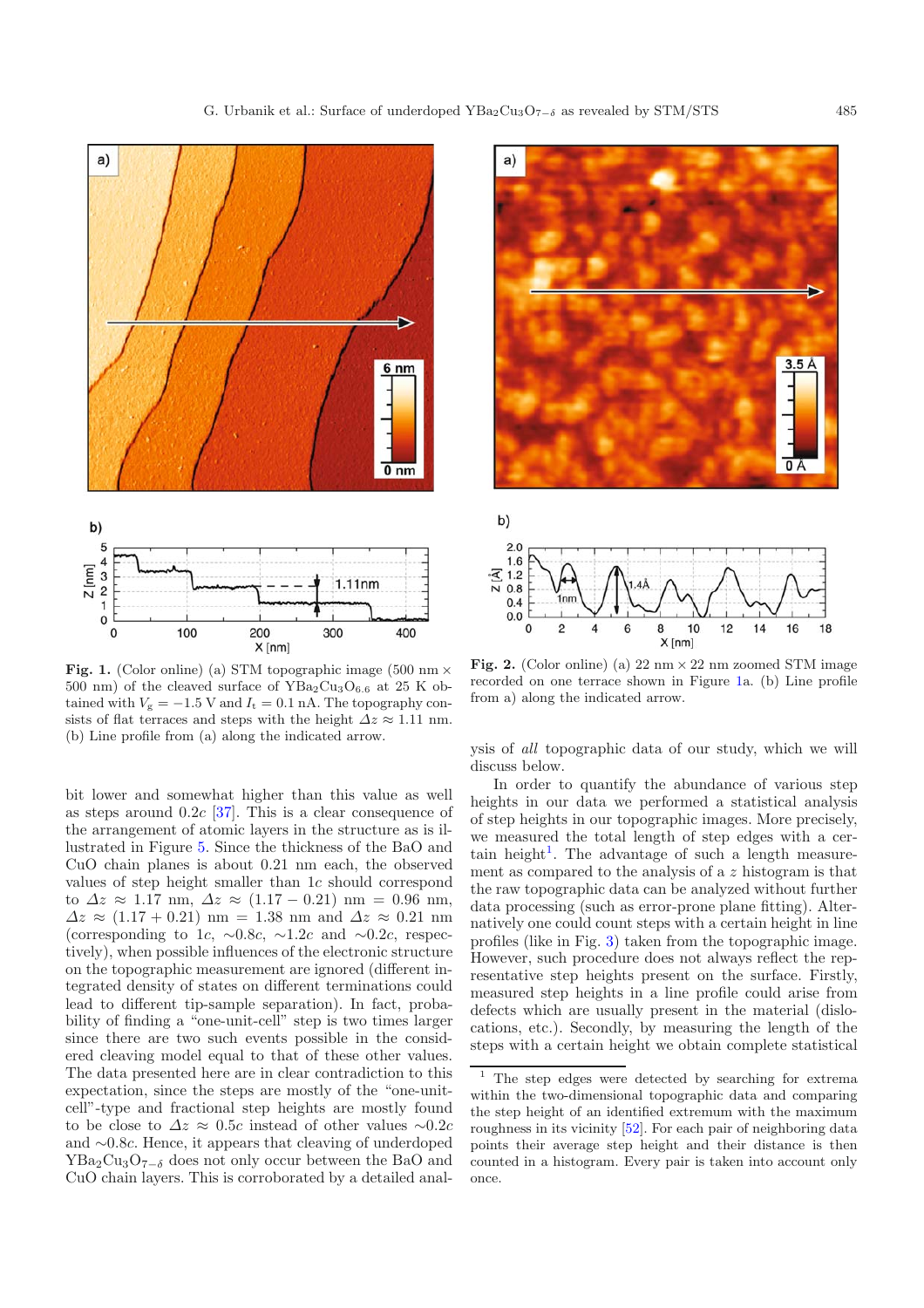

<span id="page-3-0"></span>**Fig. 3.** (Color online) (a)  $125 \text{ nm} \times 125 \text{ nm}$  topographic image showing the coexistence of flat terraces which are separated by fractional steps (in terms of the  $c$  lattice constant). Black and white arrows indicate smaller and higher steps. (b) Line profile from (a) along the indicated arrow.

information about the step heights present on the surface which afterwards could be directly compared with a step height measured in a single line profile.

We tested the analysis on the data shown in Figures [1](#page-2-0) and [3](#page-3-0) in order to verify its sensitivity. Figure [6](#page-4-0) shows the result of the step height analysis for the raw data of the topographic image in Figure [1.](#page-2-0) The analysis clearly reveals a single peak with a Gaussian shape centered at a step height of  $\Delta z = 1.11 \pm 0.12$  nm and hence is in good agreement with the c-axis lattice constant of the compound [\[1\]](#page-5-0). The fractional step heights which we tentatively detected for example in Figure [3](#page-3-0) are also well detected as can be seen from Figure [7](#page-4-1) where three peaks are resolved. These correspond to step heights  $\Delta z = 0.44 \pm 0.13$  nm,  $0.7 \pm 0.24$  nm, and  $1.11 \pm 0.14$  nm, respectively, and thus are consistent with the steps seen in the line profile of Figure [3b](#page-3-0).

Figure [8](#page-4-2) shows the results of the step height analysis for the complete set of our data, i.e. it includes *all* individual topographic scans. The data in the figure suggest that the surface of  $YBa<sub>2</sub>Cu<sub>3</sub>O<sub>6.6</sub>$  exhibits four different step heights, since the curve can be well described by the superposition of four Gaussians. These are centered



<span id="page-3-1"></span>**Fig. 4.** (Color online) Fractional step heights between different terminations. (a) 700 nm  $\times$  700 nm STM topographic image showing mainly one type of termination layer and small areas of another type. (b) Zoomed area from Figure [1a](#page-2-0). The different roughness on different layers is visible. (c, d) Line profiles from (a) respectively (b) along the indicated arrows. Two different step heights are observed apart from  $\Delta z \approx c$ . One with  $\Delta z =$ 0.45 nm when going up from a layer with small roughness to one with higher roughness and one with  $\Delta z = 0.65$  nm when going up from a layer with higher roughness to one with smaller roughness.

<span id="page-3-2"></span>

**Fig. 5.** (Color online) Schematic picture of the YBa<sub>2</sub>Cu<sub>3</sub>O<sub>7−δ</sub> structure highlighting the possible step heights if cleaving occurs between the BaO and CuO chain planes. Given values of the lattice parameters are mean values of the lattice parameters for YBa<sub>2</sub>Cu<sub>3</sub>O<sub>7−δ</sub> at  $\delta = 0$  and  $\delta = 1$ .

at  $\Delta z = 1.11 \pm 0.28$  nm,  $0.71 \pm 0.24$  nm,  $0.44 \pm 0.21$  nm, and  $0.28 \pm 0.09$  nm. The first three values for  $\Delta z$  agree very well with  $\Delta z$  detected in the surface topographies shown in Figures [1](#page-2-0) and [3.](#page-3-0) The fourth value suggests the occurrence of steps with  $\Delta z = 0.28 \pm 0.09$  nm. However, we could not resolve well defined steps corresponding to this value in any of our topographic scans. It seems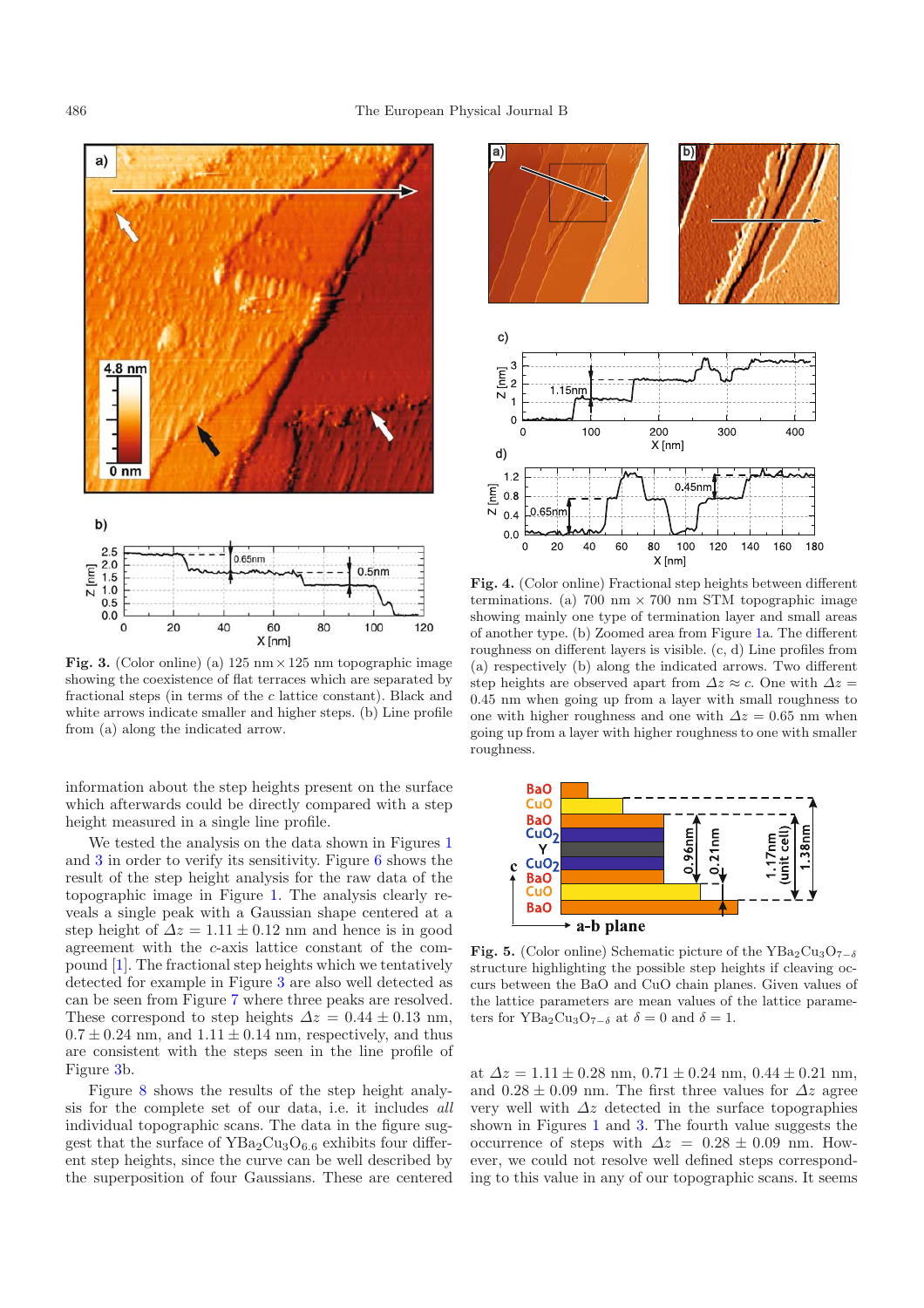<span id="page-4-0"></span>

**Fig. 6.** (Color online) Step height statistics calculated for the raw data of the topographic image in Figure [1.](#page-2-0) Full symbols denote the statistic events, the solid line represents a Gaussian fit.

<span id="page-4-1"></span>

**Fig. 7.** (Color online) Step height statistics calculated for Figure [3.](#page-3-0) Full symbols denote the statistic events, the solid lines represent Gaussian fits.

therefore more likely that this value arises from highly corrugated surfaces rather than representing well defined steps. The comparison of the amplitudes of the Gaussians reveals that steps with  $\Delta z = c$  have a higher occurrence than steps with a fractional step height. Nevertheless the latter have a significant abundance in our data. Hence, both the integer and the fractional step heights discussed in Figures [1](#page-2-0) and [3](#page-3-0) are representative for cleaved surfaces of  $YBa<sub>2</sub>Cu<sub>3</sub>O<sub>6.6</sub>$ . We stress, that no indication for a significant abundance of steps with  $\Delta z \approx 0.8c$  and  $\Delta z \approx 0.2c$ or  $\Delta z \approx 1.2c$  are found. This strongly corroborates our afore conjecture that cleaving at this doping level does not occur only and mainly between BaO and CuO.

Note, that the step length which is analyzed in our data does not reflect the *area* of the terminations that are connected with the fractional steps. The ratio of the peak intensities in Figure [8](#page-4-2) therefore does not reflect the ratio 95:5 of the two typical surface topographies as dis-

<span id="page-4-2"></span>

**Fig. 8.** (Color online) Different step height between the different terminations of all topographic scans. Full symbols denote the statistic events, the solid lines represent Gaussian fits.

cussed above. This method is however very sensitive for detecting steps which form the boundary of terraces with a very small surface area. The detection of such areas is not straightforward in a usual height histogram which would require accurate plane fitting.

Our topographic scans which reveal different surface terminations suggest that steps with a fractional step height usually form the edges of terraces with a lower corrugation as compared to terraces with integer (in terms of c lattice constant) boundaries. We therefore categorized each terrace (in all topographic data) by its roughness and determined the corresponding total areas. We find two major terminations with roughness  $S_a = 0.6 \text{ Å}$  and  $S_a = 0.4$  Å with an abundance ratio of 19:1. Hence, the data shown in Figure [1](#page-2-0) indeed represent the typical cleaving result. The different terminations which are observed in the presence of fractional step heights are very rare. However, if they occur they appear to always involve the same cleaving plane.

<span id="page-4-3"></span>We carried out STS measurements on each type of these surface terminations. Figure [9a](#page-5-1) shows a topographic image with well resolved areas of both types of termination (labeled "A" and "B") as is clearly seen from the line profile depicted in Figure [9c](#page-5-1). In this profile, some steps with 1.1 nm, 0.65 nm and 0.55 nm are visible. These correspond to ~1c, 0.56c and 0.47c. A  $dI_t/dV_g$  map at  $U_{g} = 1$  V was recorded simultaneously with the constant current image (cf. Fig. [9b](#page-5-1)). Apparently the terraces of type A have higher average differential conductance than terraces of type  $B^2$  $B^2$ . A comparison of step heights shown in Figure [9c](#page-5-1) and those in Figures [3b](#page-3-0) and [4d](#page-3-1) suggests that the areas labeled A are areas with a smaller roughness compared to the areas labeled B.

<sup>2</sup> Note that in this scan we were not able to detect any difference in the roughness of these terminations which is probably due to the large scale of the image and/or the tip quality. This reduces the topographic resolution but enhances the spectroscopic signal-to-noise ratio because the tunneling becomes less sensitive to the surface roughness.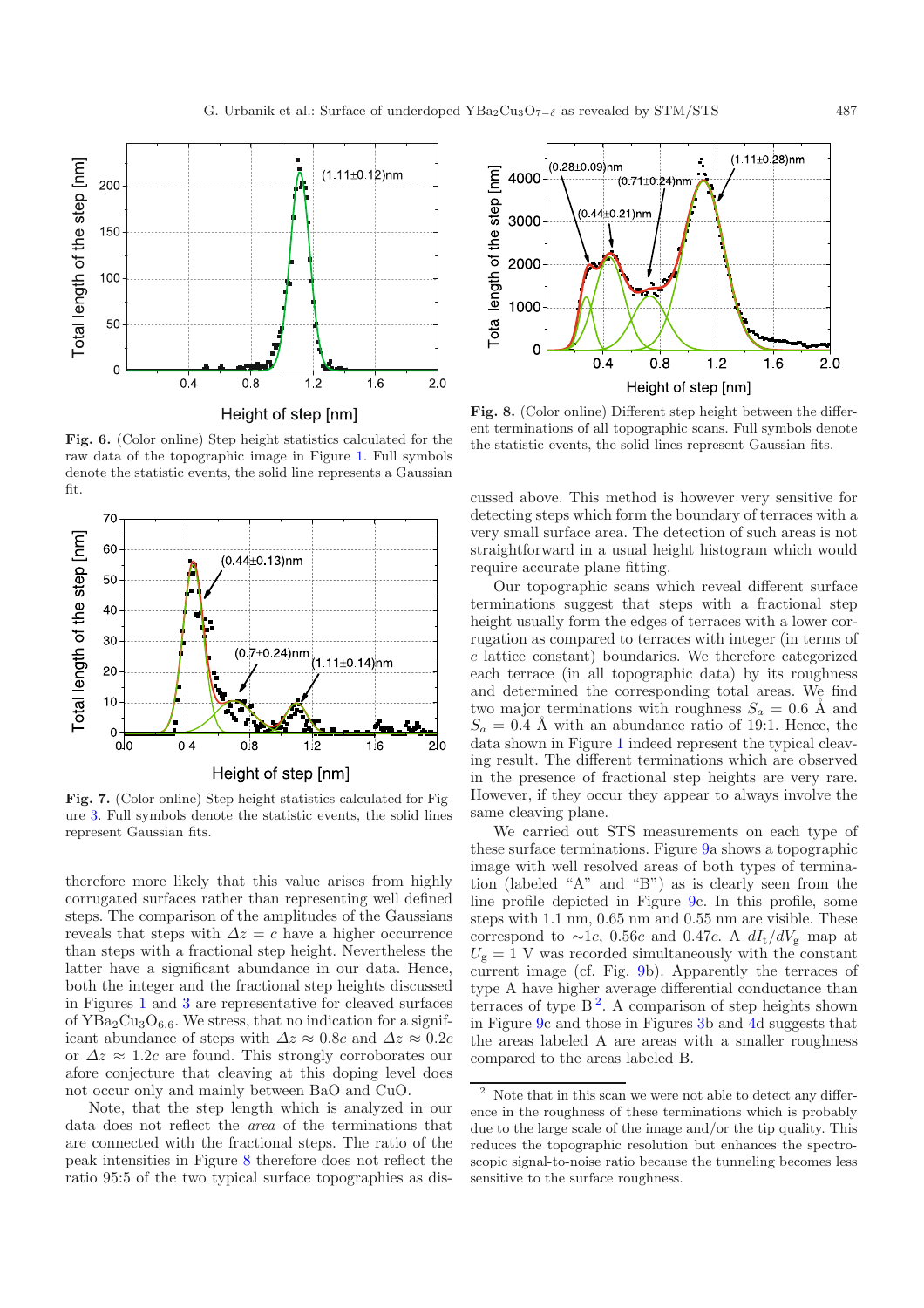<span id="page-5-1"></span>

**Fig. 9.** (Color online) Conductivity of different terminations in YBa<sub>2</sub>Cu<sub>3</sub>O<sub>6.6</sub>. (a) 500 nm  $\times$  350 nm STM topographic image showing different termination layers labeled A and B  $(V<sub>g</sub> = 1 V, I<sub>t</sub> = 100 pA)$ . (b) Differential conductance  $(d<sub>t</sub>/dV<sub>g</sub>)$ map of (a) with  $V_g = 1$  V. (c) Line profile from (a) along the indicated arrow.

## **4 Discussion**

The observation of the vast majority of steps being of height  $\Delta z = 1c$  implies the cleaving of underdoped  $YBa<sub>2</sub>Cu<sub>3</sub>O<sub>6.6</sub>$  to take place at one of the two mirror planes of the crystal structure, i.e. either at the Y plane or the CuO chain layer. This is clearly different from cleaving *between* the BaO and CuO layer as it is reported for the optimally doped case [\[37](#page-6-11)[,39](#page-6-18)[,46](#page-6-14)[–48](#page-6-15)[,51](#page-6-16)]. Apparently the reduction of the oxygen content introduces a new weak link in the structure which gives rise to this change. The reduced oxygen content within the chain layers naturally produces broken Cu–O–Cu bonds and therefore leads to a weakened internal structure of these planes. At the same time the reduced oxygen content does not lead to a significant structural change at the Y-planes. It is therefore straightforward to conclude that the majority of cleaving events takes place at the CuO chain layers involving a disruption of theses layers.

The identification of the CuO chain layers as the main cleaving plane now implies that the rare but still significant occurrence of fractional steps with  $\Delta z \approx 0.5c$  must be related to cleaving close to the Y-layers. In this case one might conclude from the observation of two different  $\Delta z$  close to 0.5c (slightly deviating from this value by about  $\pm 10\%$ ) that the cleaving takes place between the Y and  $CuO<sub>2</sub>$  planes. However, in this case we would expect well defined steps with  $\Delta z \approx 0.1c$  and  $\Delta z \approx 0.9c$  which was not observed. We therefore conclude that the observation of fractional step heights with respect to the CuO chain layers involves the disruption of the Y-layer, i.e. a redistribution of Y between the two cleaved surfaces. The origin of the seemingly different step height between the highly corrugated surface to the lower corrugated surface and vice versa then simply might be a result of different surface conductance of the respective terminations (as is

revealed by our spectroscopic data) which leads to somewhat different tip-surface distances.

As already mentioned above, our finding of only one main terminating surface after cleaving underdoped  $YBa<sub>2</sub>Cu<sub>3</sub>O<sub>7-\delta</sub>$  at  $\delta = 0.4$  is radically different from the common picture that cleaving results in BaO and CuOchain layers as it has been reported for higher oxygen contents [\[37](#page-6-11)[,39](#page-6-18)[,46](#page-6-14)[–48](#page-6-15)[,51\]](#page-6-16). This suggests that the cleaving behavior of this material is strongly doping dependent. More precisely, upon reduction of the oxygen content of the material, the topmost exposed surface apparently changes from being either BaO and CuO-chain layers to a single one, which most likely arises from disrupting the CuO chain layer and redistributing the chain material onto the two cleaved counterparts. We point out that this doping dependence of the surface should be considered when surface sensitive spectroscopic techniques are applied to YBa<sub>2</sub>Cu<sub>3</sub>O<sub>7−δ</sub> at various doping levels.

## **5 Summary**

We reported a detailed investigation of the cleaved  $YBa<sub>2</sub>Cu<sub>3</sub>O<sub>6.6</sub>$  surface using scanning tunneling microscopy and spectroscopy. We have shown that the nature of the exposed surface could be studied indirectly by statistical analysis of the step heights. This simple method detected different step heights present on the cleaved surfaces but mainly steps of multiple of exactly one c lattice constant. Additionally, the analysis revealed that in 95% of cases the surface consists of one type of termination layer. From our findings, we infer a doping dependent cleaving behavior of YBa<sub>2</sub>Cu<sub>3</sub>O<sub>7−δ</sub>: the nature of the cleaved surface of underdoped material at  $\delta = 0.4$  is radically different from that at higher doping levels with  $\delta \approx 0$  which was previously reported [\[37](#page-6-11)[,39](#page-6-18)[,46](#page-6-14)-48[,51\]](#page-6-16).

It is a pleasure to thank I. Maggio-Aprile and J. Fink for stimulating discussions and A. Narduzzo for proofreading the manuscript. One of the authors (G.U.) would like to thank International Max Planck Research School: Dynamical Processes in Atoms, Molecules and Solids, and Klaus Tschira Foundation for their support. This work has been supported by the Deutsche Forschungsgemeinschaft through the Forschergruppe FOR 538 under Grant No. BU887/4.

## <span id="page-5-0"></span>**References**

- 1. V. Hinkov, S. Pailh`es, P. Bourges, Y. Sidis, A. Ivanov, A. Kulakov, C.T. Lin, D.P. Chen, C. Bernhard, B. Keimer, Nature **430**, 650 (2004)
- 2. V. Hinkov, P. Bourges, S. Pailh`es, Y. Sidis, A. Ivanov, C.D. Frost, T.G. Perring, C.T. Lin, D.P. Chen, B. Keimer, Nature Phys. **3**, 780 (2007)
- 3. V. Hinkov, D. Haug, B. Fauqué, P. Bourges, Y. Sidis, A. Ivanov, C. Bernard, C.T. Lin, B. Keimer, Science **319**, 597 (2008)
- 4. J. Tranquada, H. Woo, T. Perring, H. Goka, G. Gu, G. Xu, M. Fujita, K. Yamada, Nature **429**, 534 (2004)